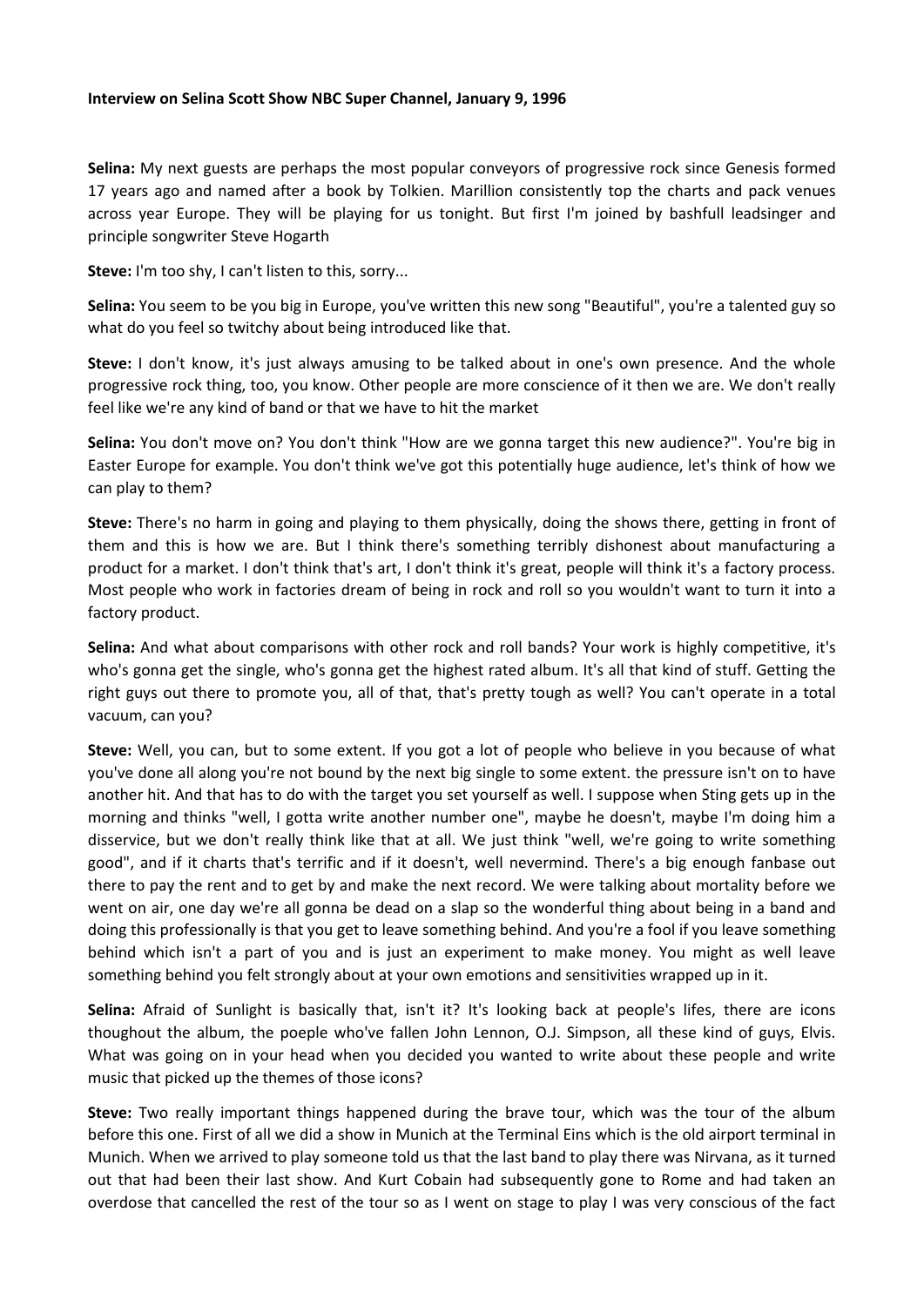that I was the first person walk the center stage to sing since he had. He wasn't very important to me really, as an artist, but nonetheless I was very struck by the ghost presence of him. Secondly, later on in the tour we had a day off in Paris and it was a Sunday and we were watching the Grand Prix. It was the Grand Prix where Ayrton Senna lost his life. The two things together started me off to wonder, what's it all worth, to be so famous? If it kills you or if makes you unhappy or if you ultimately you take your own life. Or if you screw everything up, O.J. Simpson was in court, Michael Jackson was accused, Liz Taylor never really seems to be happy [in the camera: "sorry, I may be wrong, Liz"]. That's what started it all off. John Lennon getting shot. I happened to see a documentary about Elvis. All these people seemed so unhappy and yet seemed to succesful. They were at the top of the pyramid. You got the feeling they hadn't done theirselves a huge favor by being so successful. So what's it all worth if you have no peace of mind. So I was trying to analyse that too, selfishly, for myself, because if... [s: the pitfalls are there, arent' they?] Yes! It's like staring at your own future. I don't wanna end up dead on the street with a bottle.

**Selina:** what about cocaine, what about heroine, what about drugs, what about all these things that have been the downfall of so many rockicons in the past. What about that as far as you are personally concerned?

**Steve:** As far as I'm personally concerned: I don't take anything, you expected me to say that didn't you? [laughing] [s: no I'm not! I'm not!]. I have the old bottle of beer but if you're a singer first of all, you've got a certain discipline because if you stick stuff up you nose, you haven't got a voice anymore, so there's no point in that. I've never smoked anything in my life. My mom and dad used to smoke when I was a kid and I had a fobia about it, you know, ashtrays and all, the whole thing. So I have the old bottle of beer and I'm famously low tolerant to most stimulants. If I have a drink I tend to giggle and fall over after two bottles of beer. So it is not really for me. But having said that I don't personally feel that any of us have the right to point their finger at someone else and tell them what to do with their lifes and what not to do. We can tell them what happened to us. If I had a heroine problem and had it been hell for me and I'd come through with it I'd be happy to open my mouth to people and say "for godsake don't do this". But to just stand on a box and having had no experience at it, I find is just a little bit too rackuous [sp?] and a bit close to P.R.

**Selina:** Well, what you stand for and what we're going to hear in a minute or two is your marvelous music, great lyrics. Steve Hogarth, thank you very much indeed.

**Steve:** Thank you, Selina.

*(Beautiful)*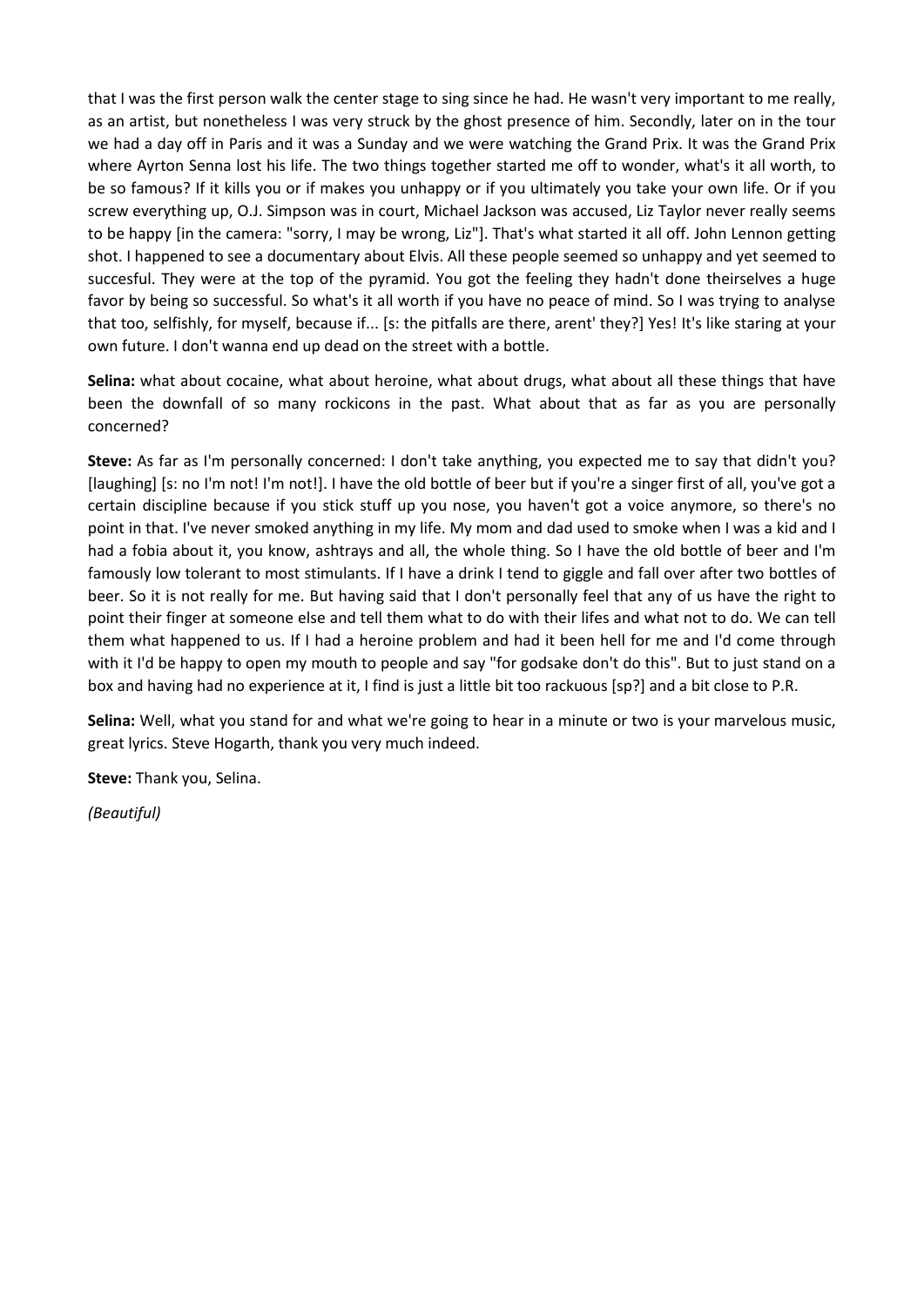## **Interview on Selina Scott Show NBC Super Channel, April 23, 1996**

**Selina:** When my next guests last appeared we received an extraordinary mail feedback pleading with us to invite them on again. They're the most popular exponents of progressive rock since Genesis and consistently top the charts and pack out their new tour across Europe. Yes, I'm talking about Marillion. They join us now as their new album Made Again has. I've got Steve Hogarth here making funny faces...

**Steve:** I'm not.

**Selina:** ...not making funny faces, but he looks very colourful.

**Steve:** It's like this all the time (points at his face which is all smiles. Looks a bit naughty, too)

**Selina:** What, your making faces?

**Steve:** No, the face is like this all the time.

**Selina:** Is it?

**Steve:** Yep.

**Selina:** Just impish.

**Steve:** Yep.

**Selina:** Just impish. Well just sit here and be quiet...

**Steve:** Yep (puts his hand to his mouth)

**Selina:** ...because we want to hear Made Again. It's a track from the new album. The album is a live recording of concerts in London, Paris and Rotterdam. Here it is.

## *(Made Again acoustic)*

**Selina:** Well, that should keep your fans happy for a little while longer. We've got something on the end of the show, too. We're going to hear you play again. These fans really take a lot out of you. You've got to keep on travelling, you've got to keep on moving, keep on giving concerts right around Europe, because of your fans, millions of them out there.

**Steve:** They're worth it. They're all worth it. We manage to keep going because of them. We're not one of those bands that's all over the radio, all over the TV all the time. We're not like this Britpop fashion craze. We exist because the fans are there. We exist because they believe in us. We try to bear in mind that fact every time we rise and be honest and true and live up to the faith they've got in us. And so, yes, it can wear you out a bit, you know, too much love is definitely not good for you. But they're worth it.

**Selina:** Well, you're looking good on it all.

**Steve:** That's because I haven't been out in a while. I've been in a coffin.

**Selina:** You've been tucked away writing music and lyrics for your new album. Your own solo album as well as all of this. Very surprising.

**Steve:** Yes, part of the reason we've released the live album at this point is to give the five of us a breather to express ourselves in other ways.

**Selina:** But how can you express yourself in a different way? There is a quintessential Steve Hogarth, isn't there?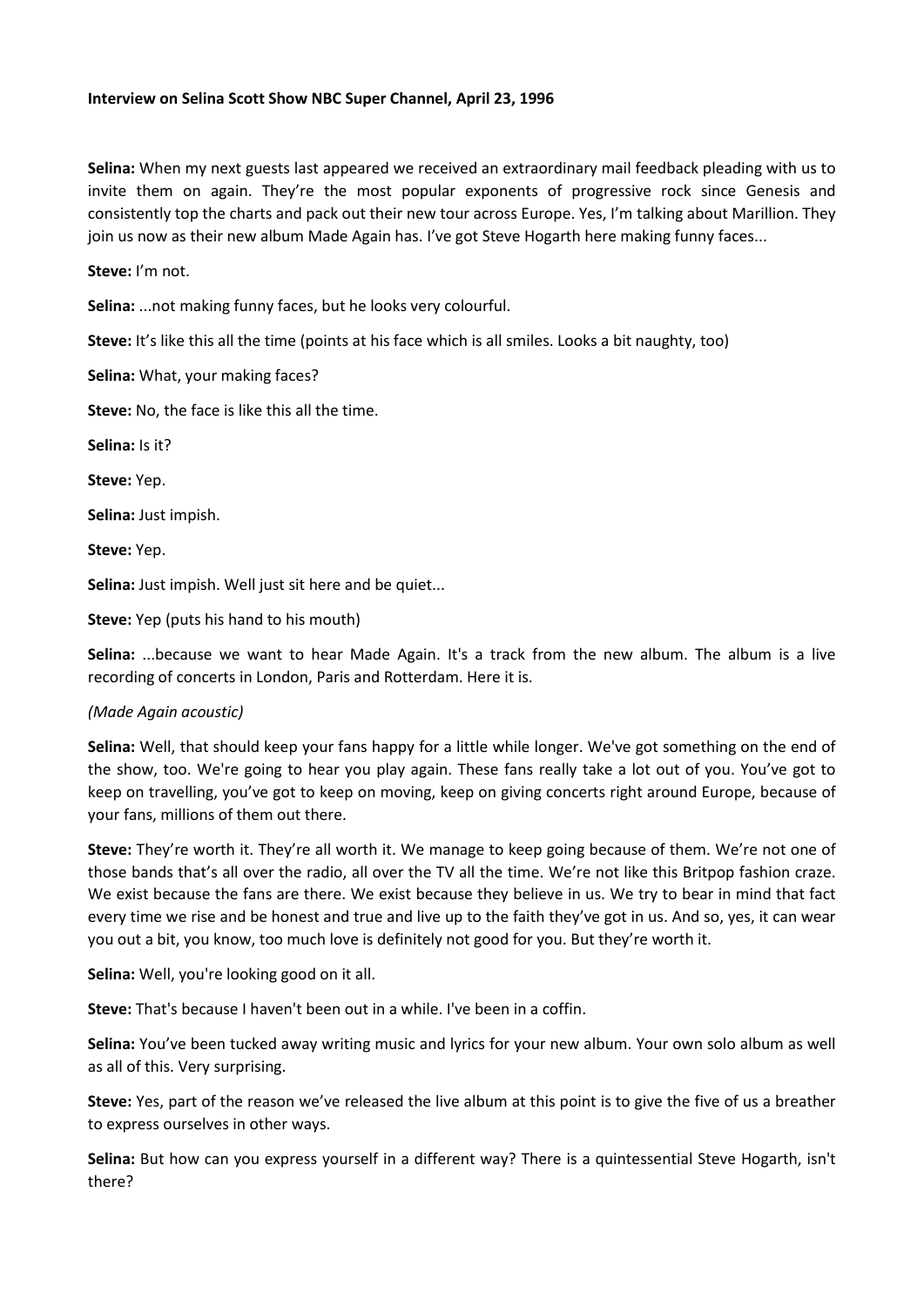**Steve:** No, that's definitely me doing my thing with the band. A band is a double-edged sword because when you write together and when you play music together each of the five people have an input and are very involved, and so you end up with a kind of music which is steering a path of consensus between four of five others or however many there are. Unless you're a kind of band where somebody is the boss and tells everyone what to do, and Marillion isn't like that. But again, when you're creative and have a lot of ideas sometimes you wish you could be the boss and tell everyone what to do.

**Selina:** I knew that was coming out. I had a feeling.

**Steve:** Megalomania! (laughs) Doing a solo project is a safety valve for all those things that you wanted to do but didn't quite happen because other people didn't like them. You can get them all out the way you want to do them. It's a sort of opportunity for me to explore a completely different area of music. I'm hoping to work with musicians from bands like XTC and Japan and possibly even the Talking Heads. Maybe I shouldn't even say this because I haven't phoned some of these people yet. Spoke out with my big mouth too soon! I want to make a record which is an experiment and which is deliberately in a different universe from Marillion, that is shocking in every way, in the sense of the musicians, the songs, who's going to produce it. I'm talking to a producer called Craig Leon at the moment who likes the songs I've written, and this is the guy that signed the Ramones to Sire Records and then worked with the Talking Heads and then produced Blonde and The Bangles. Recently he has been working on a band called The Fall which is John Peel's favourite band so they're a kind of left-of-centre English band as well. So it's that deliberate desire to throw a curve and dive into another pond.

**Selina:** What is going to happen, though, if it's so successful that people want you to be performing on your own with your own music. Would you ever think of saying goodbye to Marillion? Would you ever consider getting of the road and doing just what you really, really want to do in your life?

**Steve:** Well, Marillion is what I really, really want to do, too. There wouldn't be that big a conflict, I suppose, if the solo album happened to be very big, and that isn't really an ambition I have either. I don't particularly want to be top of the pops and not be able to go out. I'd rather make interesting music which is listened to by people who see it for what it is. I don't want a lot of people down in the front row screaming because they've seen me on TV ten nights out of then. But if it was to surprise me and get airplay and do all that, that would be a dilemma. But I think I could fit both in. Phil Collins managed for quite a few years.

**Selina:** You're going to do another song for us. What is it?

**Steve:** We're going to do a number completely live in the studio which is quite an old song of us now called Easter which was inspired by WB Yeats and is a little love song for the Irish people.

**Selina:** You've been looking in Ireland for some venues.

**Steve:** It's a wonderful country to be sure. "Art is it, it's Art, is it Art you're after" (In Irish accent)

**Selina:** Well, it was art you were after. And you'll be welcomed with, as they say, open arms. Afraid of Sunlight was listed in the influential Q-Magazine's fifty best albums of 95. It does not impress you, does it?

**Steve:** I heard the press hated us. So when that happened we went on medication. No really, it's terrific. I almost got the feeling that it was a grudging nod. In the direction of: 'Well, we don't like them yet, but we'd better soften the ground for maybe we like them in a couple of years time'.

**Selina:** Steve Hogarth, it's been a thrill meeting you again. Thank you very much.

**Steve:** It was a thrill for me, too.

*(Easter acoustic)*